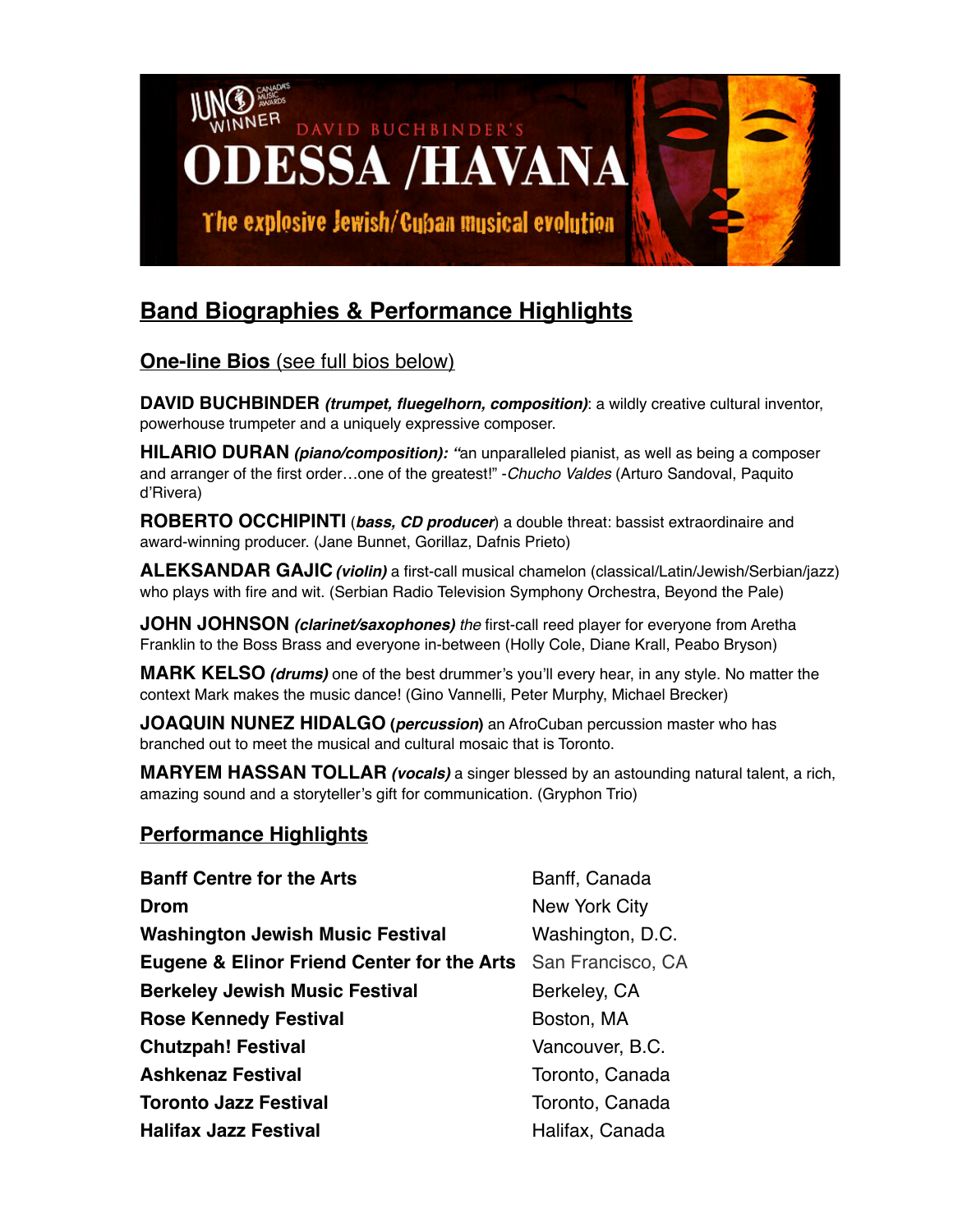## **Detailed Bios**

**DAVID BUCHBINDER** *(trumpet, fluegelhorn, composition, leader)* is an award-winning trumpeter, composer and cultural inventor. He leads numerous music groups, composes for concert, theatre, film and television, presents large-scale performance projects and has toured extensively in North America & Europe. He has been involved in World music and Jazz since 1987 and has earned a reputation as one of its compositional and instrumental leading lights, through the **Flying Bulgars**, his eponymous **Jazz Ensemble** and, most recently, his **Odessa/Havana** project (released on John Zorn's Tzadik label). For this work he has received two JUNO Awards and one Canadian Folk Music Award as well as 4 JUNO and two National Jazz Award nominations. He was the creator and first artistic director of the world-renowned **Ashkenaz Festival,** leading it through its first three iterations. He is also the creator/producer of multidisciplinary performances **Shurum Burum Jazz Circus**, the **Jerusalem Salon**, **Tumbling Into Light** and **Andalusia to Toronto,** which was commissioned by Koerner Hall to open its 2011/12 season. David was one of the inaugural Resident Artists at the Young Centre for the Performing Arts and is the founder and CEO/Artistic Director of the creativitybased urban transformation organization Diasporic Genius.

**HILARIO DURAN** *(piano/composition)* Best Latin Jazz Artist of the Year 2006 by The National Jazz Award, JUNO winner 2005, and JUNO nominated 2002 (Havana Remembered CD), Hilario Duran, is the latest virtuoso Jazz pianist emerges from Havana, Cuba. After several years working with Arturo Sandoval, touring at major Jazz Festivals around the world, and sharing stages with legendary musicians such the late Dizzy Gillespie, and Composer/Arranger Michael Legrand, Hilario formed his own band "Perspectiva." Following a successful European tour (1995), Duran decided the time was now right for him to pursue his solo career, allowing him more scope to follow the many different areas of his musical interests. Since his move to Canada, Hilario Duran has become an integral and important part of the Canadian music scene, and he is an invaluable member of the Jazz Faculty at Humber College, acting as both and adjunct Piano Professor and Ensemble Director. Hilario Duran last recording "From the Heart," is a tribute to all great Cubans conductors, in this CD Hilario can suddenly switch from a percussive Latin piano pattern to a stride style, but most interesting is how seamlessly he can merge various jazz and traditional Cuban styles.

ROBERTO OCCHIPINTI (*bass, CD producer***)** is one of Canada's premier bassists, comfortable in a wide variety of musical contexts. He toured and recorded with Blue Note recording artist Jane Bunnett, including the Grammy nominated disc Alma de Santiago and the Juno winning Ritmo Y Soul. In addition, Roberto toured with Juno award winning group NOJO, performing at Canadian jazz festivals with the legendary saxophonist Sam Rivers. Roberto has recorded 3 albums with Cuban piano virtuoso Hilario Durán including 2005 Juno award winning Album New Danzon which he produced and performed. As producer, he's currently working on 3 projects for Quartetto Gelato, Soul Stew and Hilario Durán next album, recorded in Havana . He has also completed Christos Hatzis's "Constantinople" for the Gryphon Trio, David Buchbinder ensemble, "Shurum Burum " Jazz Circus and his own disc for Alma/Universal "Yemaya" recorded in Toronto, Havana and Moscow. As a composer, Roberto Occhipinti has written for Televison, Radio and Film ,most notable the Award winning PBS series George Shrinks and for YTV series George and Martha. As a classical musician, Roberto Occhipinti has been a member of the Winnipeg Symphony, Hamilton Philharmonic and Canadian Opera Company Orchestras. He has performed with virtually every classical music ensemble in Toronto and recent performances include the St. Lawrence Quartet, The Gryphon Trio and Via Salzburg.

ALEKSANDAR GAJIC *(violin)* has most recently performed in concert as a first violin with Oshawa Durham Symphony Orchestra, Windsor Symphony Orchestra, Toronto Philharmonia, Sinfonia Toronto, Canadian Sinfonietta, Gould String Quartet, and has also become a member of Beyond The Pale-World music ensemble. He participated in the founding of the String Quartet Bellotti. During seven years of work with this quartet, he took part in over 400 concerts both in the country and abroad. Bellotti made 4 CDs in the production of the national recording house PGP RTS and music for the movie White suite (Yugoslavian candidate for OSKAR Award 2000). They also taped a great